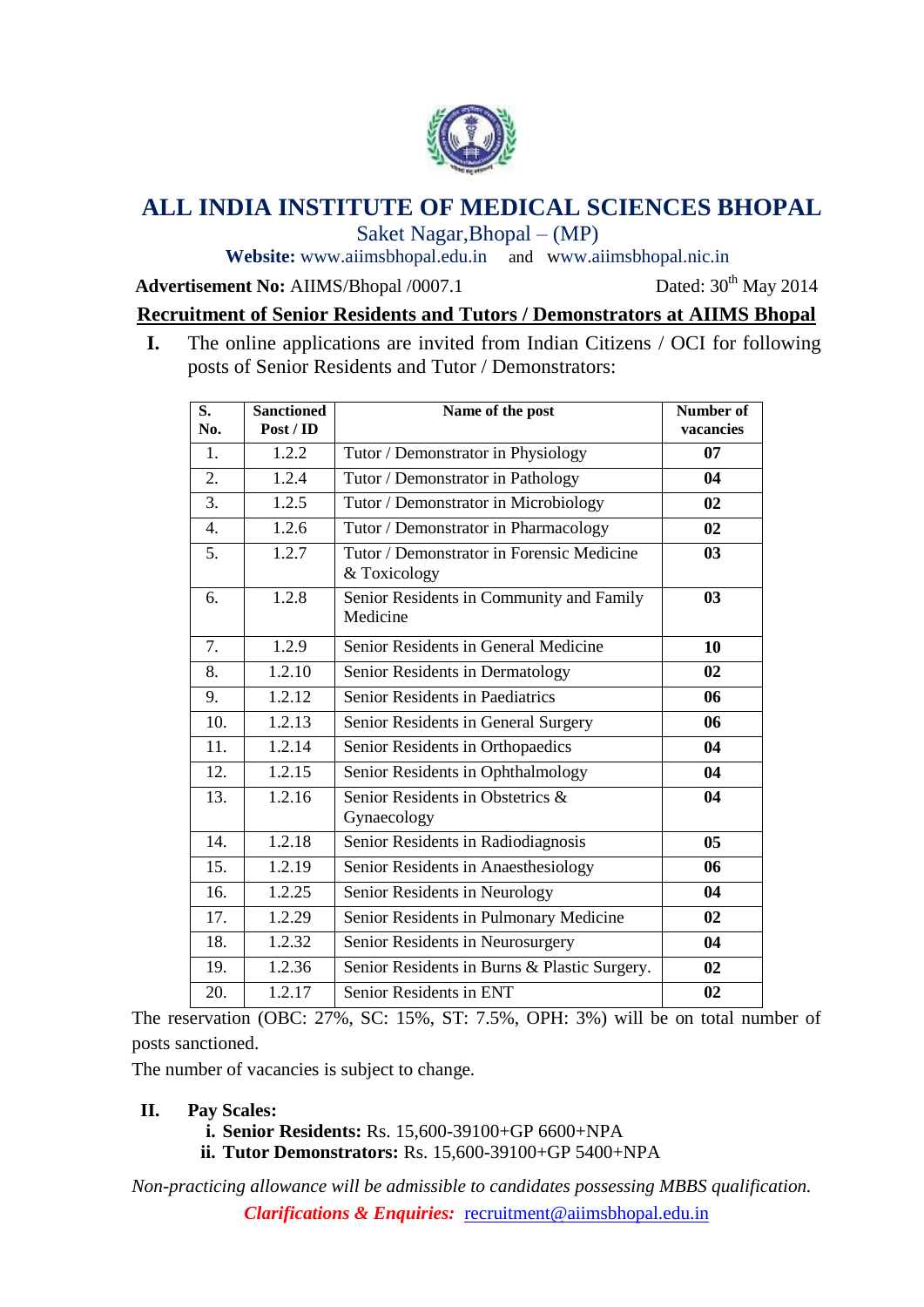## **III. Essential Qualifications:**

## **a. Senior Residents:**

- A postgraduate medical degree viz. MD/MS/DNB in the respective discipline from a recognized University/Institute.
- For Pulmonary Medicine a postgraduate medical degree viz. MD / DNB in Medicine or MD /DNB in Respiratory Medicine from a recognized university/Institute.
- For Community & Family Medicine a postgraduate medical degree viz. MD/DNB in Community Medicine / PSM / SPM/Family Medicine.
- Candidates with DM/MCh in concerned specialty will be preferred in Neurology / Neurosurgery / Burns and Plastic surgery.

#### **b. Tutor / Demonstrator:**

- A recognized MBBS / Medical MSc degree in the subject concerned.
- Candidates with MD/PhD from recognized University/Institute in concerned subject will be preferred.

#### **IV. Eligibility:**

- To be eligible for selection for these posts, the candidate should have passed the qualifying examination by  $30.6.14 \&$  result declared to this effect on or before by this date. The tenure of qualifying degree should also be finishing latest by 30.6.2014.
- In case of those who has appeared for exam / viva voce and result is yet to be declared then applicant will be allowed to appear in interview provisionally subject to production of certificate of successfully passing / qualifying PG / PhD exam and completion of tenure for this course latest by 1.00 PM on 30.6.14.
- To be eligible for final selection, such certificate/proof of passing, should be submitted latest by 1.00 PM on 30.6.14 in physical form in the office of Dean Academics. Failure to do so will lead to cancellation of their candidature. Any certificate received after 1.00 PM on 30.6.14 will not be considered and candidature will stand cancelled.
- $\bullet$  In cases where result is declared after 30.6.14, their candidature will stand cancelled and no claim for selection on the basis of allowed provisionally to appear in the interview / selection, will be considered.

## **V. Upper Age Limit as on 30th June 2014:**

- **i.** Upper Age Limit: 33 years, relaxable for SC/ST candidate up to a maximum period of 05 years, and in the case of OBC candidates up to a maximum period of 03 years.
- **ii.** In the case of Orthopaedic Physical Handicapped (OPH) candidates, relaxable up to maximum period of 05 years for General Category, 08 years for OBC category and 10 years for SC/ST category candidates.
- **iii.** For those applying for these posts after completing DM/M.Ch courses, the upper age limit will be 35 years.
- **VI. Application Process**: On-line applications are invited from Indian Nationals / OCI for the aforementioned posts at AIIMS Bhopal. Detailed advertisement is hosted at the website of AIIMS Bhopal, [www.aiimsbhopal.edu.in](http://www.aiimsbhopal.edu.in/) & [www.aiimsbhopal.nic.in](http://www.aiimsbhopal.nic.in/) and [www.mohfw.nic.in.](http://www.mohfw.nic.in/) The application form has to be filled online at <http://recruitment.aiimsbhopal.edu.in/AppFormStep0.aspx> The online application form will be made available from **5 th June 2014.**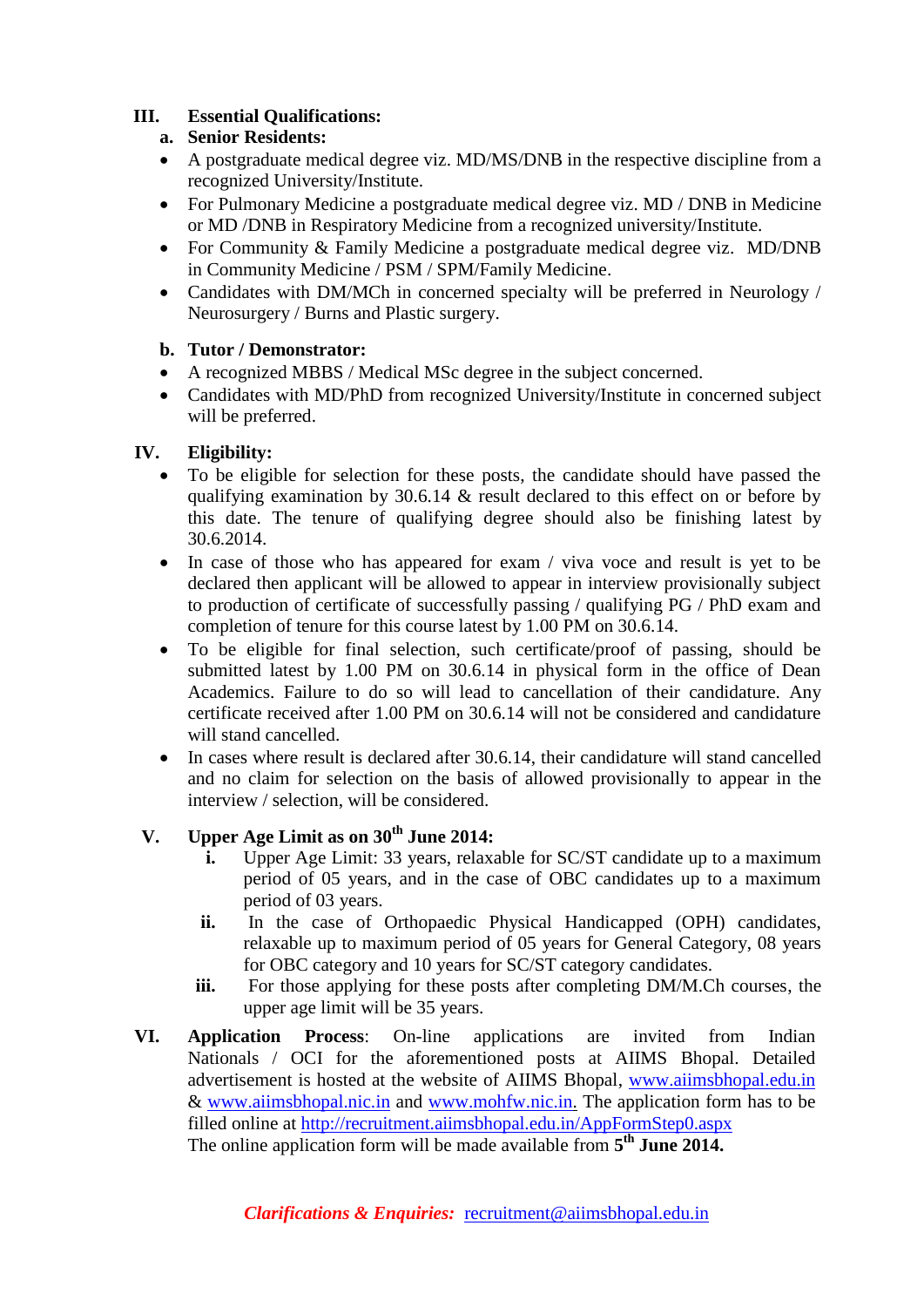- **VII. Application Fees**: Application fees for General/OBC candidates is **Rs. 600/-.** Fees for SC/ST candidates is **Nil**. Fees shall be paid through NEFT/online transfer only. **Account details**: Beneficiary Name: AIIMS Recruitment, Bank of Baroda Saving Account No.45340100000148, IFSC code BARB0AIIMSX. This fee once remitted will not be refunded.
- **VIII. Last Date of Application**: The on-line filling up of application form will automatically **close on 30th June 2014**.
	- *Congestion of system may occur during last hours. The applicants are strongly advised not to wait till last date of submission to avoid rush and submit the application well in time.*
	- *The application will be considered only when it has been duly submitted by pressing the 'submit' button. The candidates shall ensure that they have received a confirmation email along with pdf copy of the submitted application in their email account, which signifies the successful submission.*
	- *If the application remains in draft stage of submission it will not be considered and no representation will be entertained.*
	- *Inadequately filled / incomplete applications may be summarily rejected.*
	- **IX. Tenure:** The appointments for the posts of Senior Residents shall be for the maximum period of 3 years.
	- **X. Annexures**: Printed copy of the on-line application form and the attested photocopies of the following along with the originals must be brought at the time of interview only
		- **1.** 'No Objection Certificate–NOC 'for those who are working in Central/State Government / Semi Government, autonomous institutions from their respective organization.
		- **2.** Degrees, Certificates, Mark sheets, Age proof, Caste certificates and Experience certificates etc.

#### **XI. Reservation**:

- 1. OBC Candidates will attach certificate in Annexure V from the prescribed authority for Central Government posts along with certificate that the candidate does not belong to Creamy Layer. Date of issue of Certificate should not be earlier than *six month of closing date of application*.
- 2. For SC/ST-Certificate should be issued by Tehsildar or above rank officer in format of State/Central Government.

#### 3. **Criteria for Orthopaedic Physical Handicapped:**

Candidates with disability of lower limbs between 50% to 70% shall be considered and in case candidates are not available of such disability in the category, then the candidates with disability of lower limbs between 40% to 50% will also be considered for admission. The disability certificate should be issued by a duly constituted and authorized Medical Board of the State or Central Govt. Hospitals/Institutions.

The Medical Board shall comprise of at least one consultant each from discipline of Orthopaedics, Physical Medicine & Rehabilitation and Surgery.